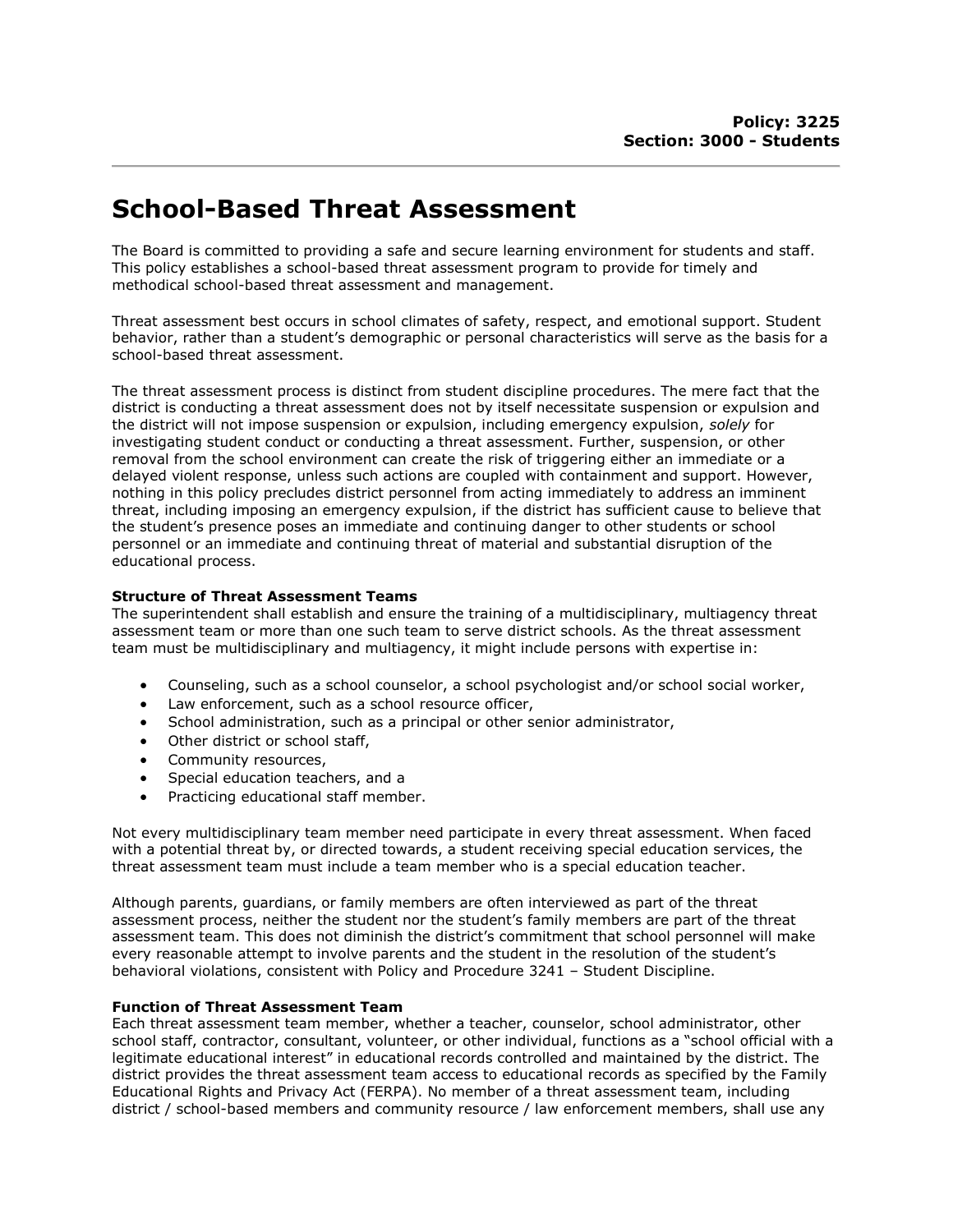student record beyond the prescribed purpose of the threat assessment team or re-disclose records obtained by being a member of the threat assessment team, except as permitted by FERPA.

The threat assessment team:

- Identifies and assesses the behavior of a student that is threatening, or potentially threatening, to self, other students, staff, school visitors, or school property. Threats of selfharm or suicide unaccompanied by threats of harm to others should be promptly evaluated according to Policy 2145 – Suicide Prevention.
- Gathers and analyzes information about the student's behavior to determine a level of concern for the threat. The threat assessment team may conduct interviews of the person(s) who reported the threat, the recipient(s) or target(s) of the threat, other witnesses who have knowledge of the threat, and where reasonable, the individual(s) who allegedly engaged in the threatening behavior or communication. The purpose of the interviews is to evaluate the individual's threat in context to determine the meaning of the threat and intent of the individual. The threat assessment team may request and obtain records in the district's possession, including student education, health records, and criminal history record information. The purpose of obtaining information is to evaluate situational variables, rather than the student's demographic or personal characteristics.
- Determines the nature, duration, and level of severity of the risk and whether reasonable modifications of policies, practices, or procedures will mitigate the risk. The threat assessment team will not base a determination of threat on generalizations or stereotypes. Rather, the threat assessment team makes an individualized assessment, based on reasonable judgment, best available objective evidence, or current medical evidence as applicable;
- Communicates lawfully and ethically with each other, school administrators, and other school staff who have a need to know particular information to support the safety and well-being of the school, its students, and its staff; and
- Timely reports its determination to the superintendent or designee.

Depending on the level of concern determined, the threat assessment team develops and implements intervention strategies to manage the student's behavior in ways that promote a safe, supportive teaching, and learning environment, without excluding the student from the school.

In cases where the student whose behavior is threatening or potentially threatening also has a disability, the threat assessment team aligns intervention strategies with the student's individualized education program (IEP) or the student's plan developed under section 504 of the rehabilitation act of 1973 (section 504 plan) by coordinating with the student's IEP team or section 504 plan team. Although some of the functions of a school-based threat assessment may run parallel to the functions of a student's IEP team or 504 plan team, school-based threat assessments remain distinct from those teams and processes.

## Data Collection, Review and Reporting

The superintendent shall establish procedures for collecting and submitting data related to the schoolbased threat assessment program that comply with OSPI's monitoring requirements, processes, and guidelines.

## Other tasks of threat assessment team

The threat assessment team may also participate in other tasks that manage or reduce threatening or potentially threatening behavior and increase physical and psychological safety. This may include:

- Providing guidance to students and staff regarding recognition of behavior that may represent a threat to students, staff, school, the community, or the individual;
- Providing informational resources for community services boards or health care providers for medical evaluation or treatment, as appropriate;
- Assessing individuals other than students whose behavior poses a threat to the safety of students or staff and notify the superintendent or designee of such an individual